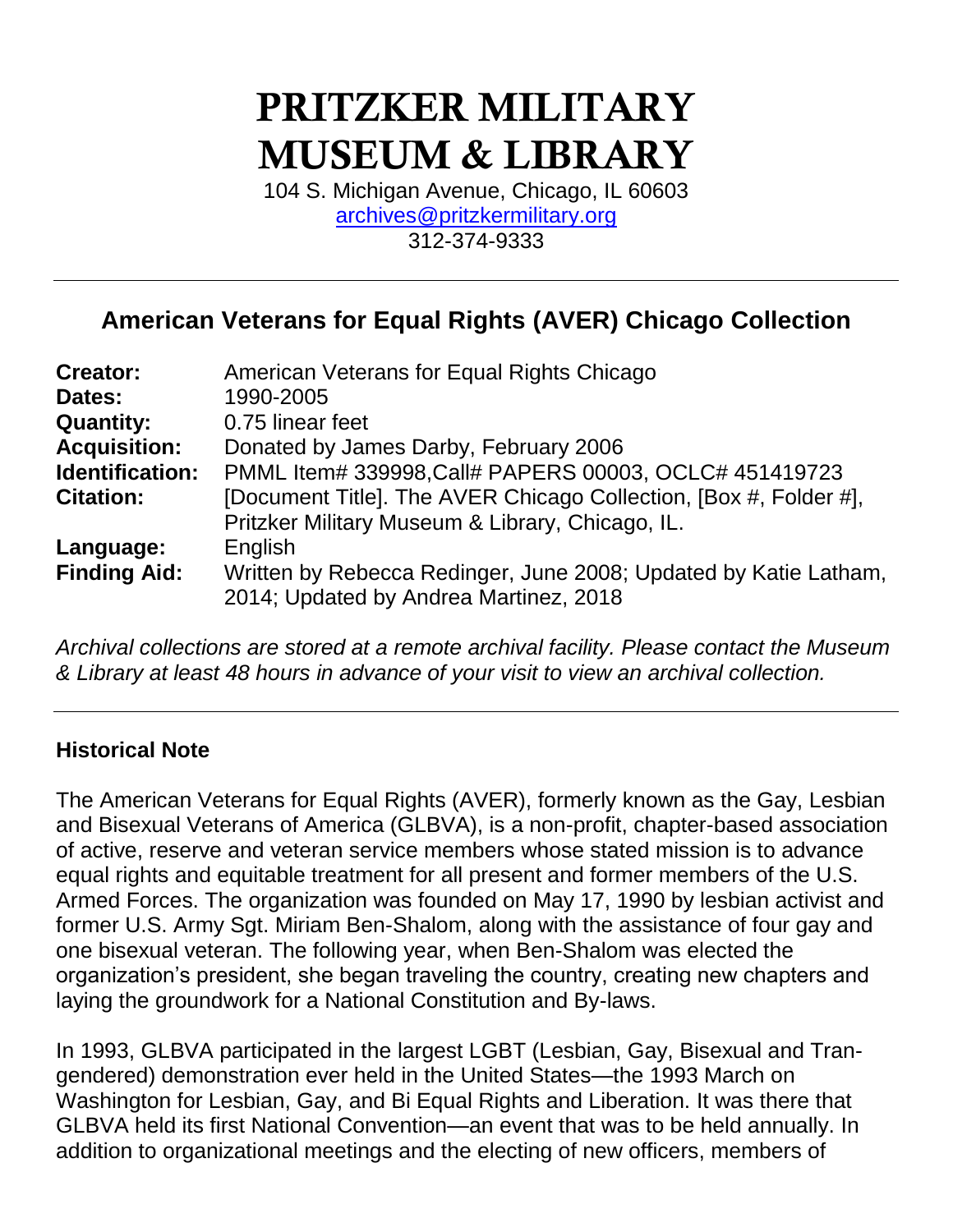GLBVA participated in wreath laying ceremonies at Arlington and Congressional Cemeteries, and a White House demonstration in opposition to the Ban against Gay, Lesbian and Bisexual service members openly serving in the military. Thirty people were arrested including three members of GLBVA: Miriam Ben-Shalom, Jim Darby and Don MacIver.

Since 1994, GLBVA has conducted yearly National Convention meetings in various cities across the United States. They have also participated in Joiner Conferences on the Concerts of Veterans and a variety of LGBT veterans events in Washington D.C. In 2001, GLBVA donated \$2,200 to the WWII Memorial in honor veterans, particularly gay veterans, whose service has been overlooked.

At the 2002 National Convention, GLBVA delegates voted to change its name to American Veterans for Equal Rights (AVER), a more suitable acronym. Later that year, AVER was asked to participate in the Library of Congress Veterans History Project an oral history project set up to record the memories of United States Veterans.

AVER continues to have a strong presence in the LGBT community and actively campaigns to overturn the ban against Gays and Lesbians in the military and "Don't Ask, Don't Tell" legislation.

### **AVER Chicago**

The Chicago chapter of AVER was founded in June 1992 by James Darby and Bill McGarry. The chapter has become an effective advocate for LGBT veterans in the Chicago area, provided moral, financial, and social support.

AVER Chicago has helped to initiate and plan the City of Chicago's Annual Salutes to LGBT Veterans, the first of which was held in 2003. Since then, the group has become an important co-sponsor. Every year, members of AVER Chicago march in the city's Memorial Day Parade as an openly LGBT contingent. They also take part in the Pride Parade, held each summer in Chicago. AVER have been active participants of the parade since 1992, carrying their huge American flag, which has been fondly nicknamed "Gus."

In 2006 AVER donated copies of its monthly newsletter, *VetPride*, and the national publication, *The Forward Observer* to the Pritzker Military Library, Gerber/Hart Library, and Chicago History Museum to ensure that LGBT veterans will be and remain part of the city's historical record. In 2007 AVER was inducted into the Chicago Gay and Lesbian Hall of Fame.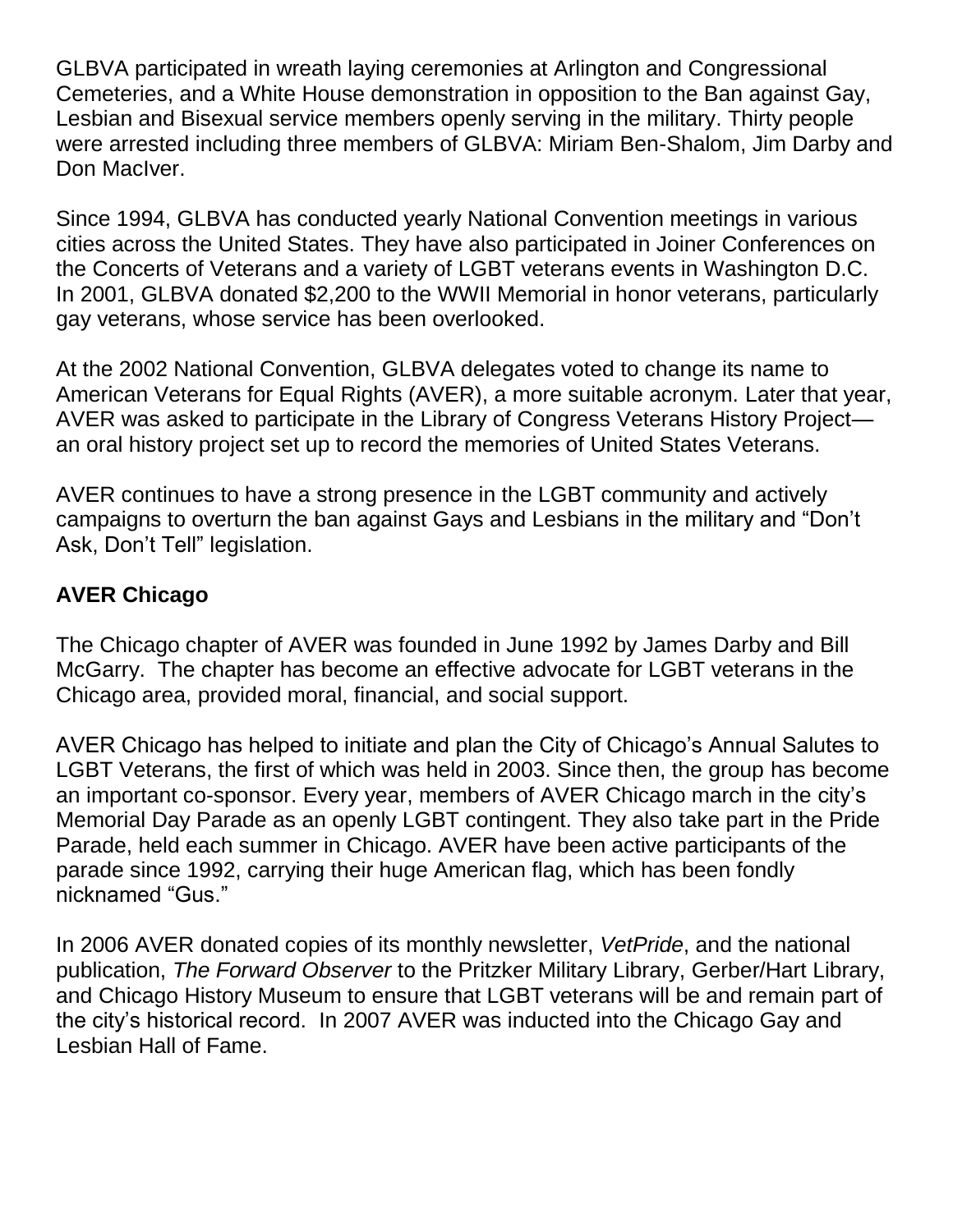#### **Scope and Content of the Collection**

The collection contains newsletters and related documents from the Chicago chapter of the American Veterans for Equal Rights. These publications include *Vet Pride* and *The Forward Observer.* The collection also contains a brief historic overview of the organization, and an accretion folder for recent mailings, etc.

#### **Arrangement**

The collection arrived with a well-ordered arrangement, which the PMML staff have maintained. Folder Two contains the original purple content folders.

The collection is organized in three series:

Series One: Organizational Administration

Series Two: Publications

Series Three: Accretions—Miscellaneous Mailings

# **Rights**

Copyrights held by AVER Chicago were transferred to the Pritzker Military Museum & Library. All other rights are held by the author or publisher. Users assume responsibility for following copyright laws as established by US Code Title 17.

#### **Related Collections**

Robert C. Baldridge Collection

# **Key Subjects**

This collection is indexed under the following headings in the Library's online catalog. Researchers interested in materials about related topics, persons, or places should search the catalog using these subject headings.

#### **Names**

Ben-Shalom, Miriam Darby, James American Veterans for Equal Rights (AVER)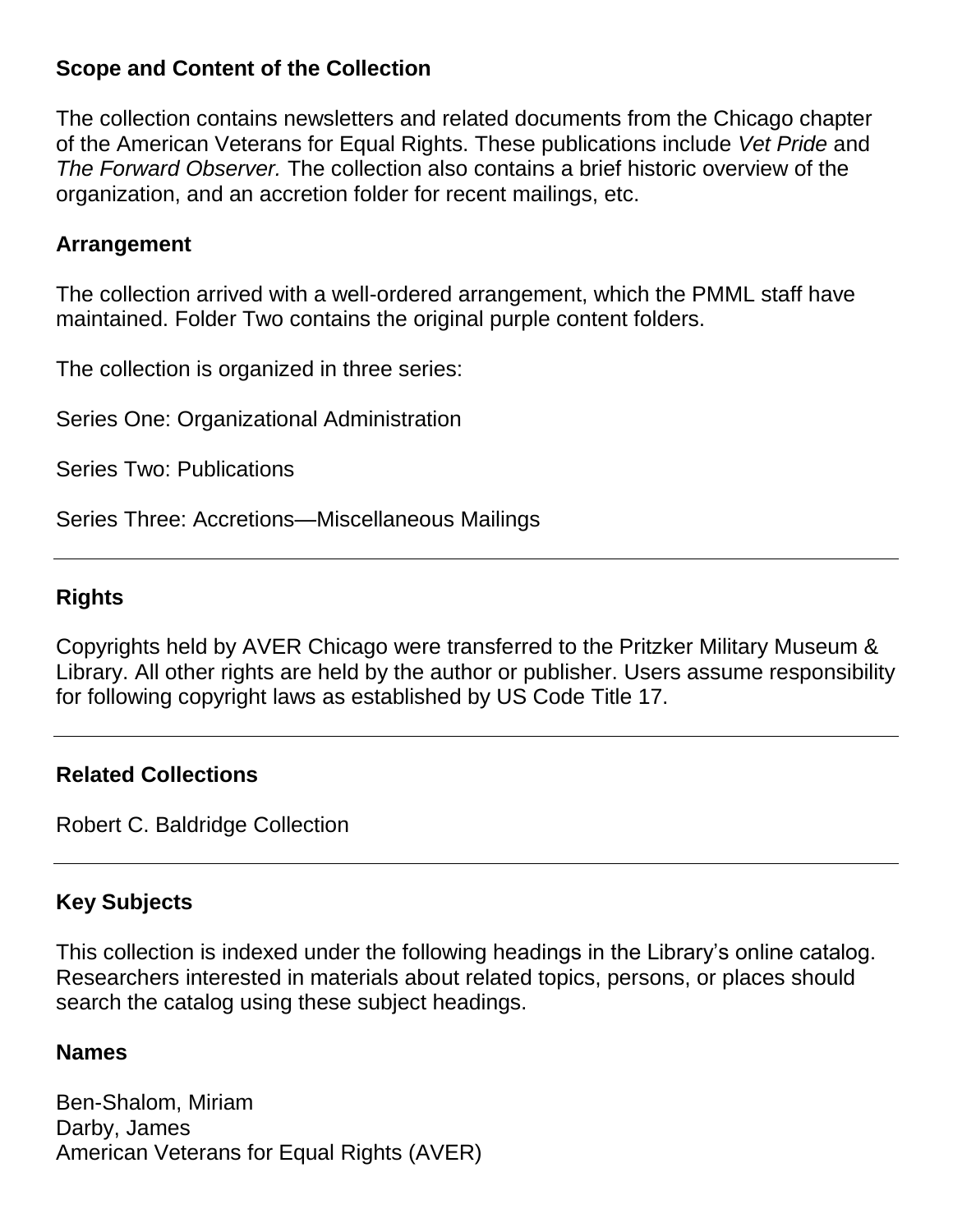Gay, Lesbian, and Bisexual Veterans of America (GLBVA) *VetPride The Forward Observer*

#### **Subjects**

Civil-military relations-- United States Gay rights-- United States Soldiers-- United States-- Conduct of life United States-- Armed Forces-- Gays-- Government policy United States-- Military policy

#### **Container List**

|   | <b>Box Folder</b> | <b>Item</b><br>ID# | <b>Title</b>                                               | <b>Dates</b> |
|---|-------------------|--------------------|------------------------------------------------------------|--------------|
|   |                   |                    | <b>Series One: Organizational</b><br><b>Administration</b> |              |
| 1 | 1                 |                    | <b>Organizational Highlights</b>                           | 2005         |
|   |                   |                    | <b>Timeline</b>                                            |              |
|   |                   |                    | <b>Series Two: Publications</b>                            |              |
| 1 | $\mathbf{2}$      |                    | American Veterans for Equal Rights,<br>Chicago - VetPride  | 1992         |
|   |                   |                    | <b>Issue # 1, June 4, 1992</b>                             |              |
|   |                   |                    | <b>Issue # 2, June 21, 1992</b>                            |              |
|   |                   |                    | Is sue # 3, July 6, 1992                                   |              |
|   |                   |                    | Issue $#$ 4, August 5, 1992                                |              |
|   |                   |                    | Issue #5, Septemeber 1, 1992                               |              |
|   |                   |                    | Agenda, September 17, 1992                                 |              |
|   |                   |                    | Issue # 6, September 21, 1992                              |              |
|   |                   |                    | Press Release, October, 1992                               |              |
|   |                   |                    | Agenda, October 15, 1992                                   |              |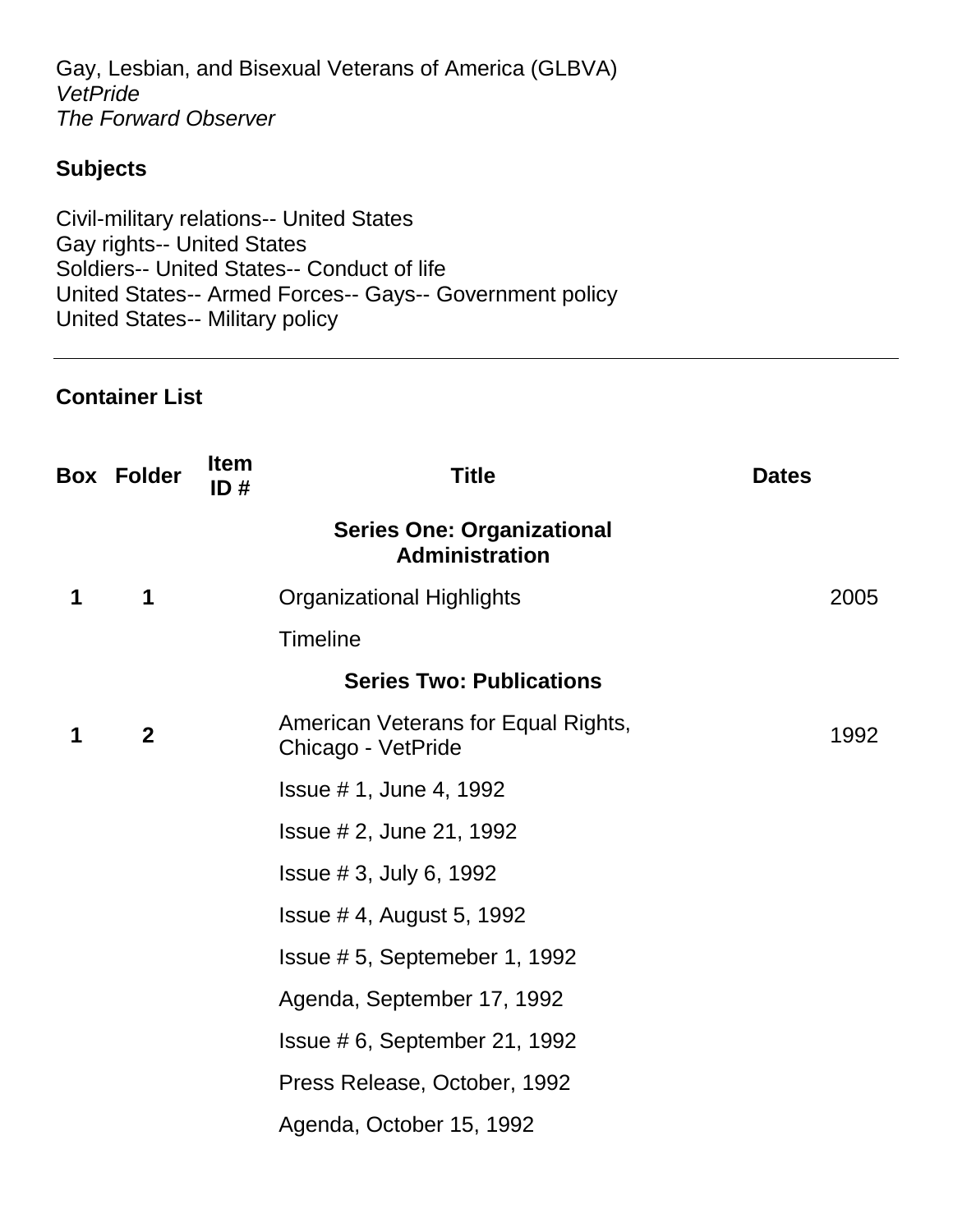|   | Issue #7, October 19, 1992                                |      |
|---|-----------------------------------------------------------|------|
|   | Issue #8, Novemeber 12, 1992                              |      |
|   | Issue $# 9$ , December 7, 1992                            |      |
|   | A Personal Message from the National<br>President         |      |
| 3 | American Veterans for Equal Rights,<br>Chicago - VetPride | 1993 |
|   | <b>Issue #10, January 1, 1993</b>                         |      |
|   | Issue $#$ 11, January 5, 1993                             |      |
|   | <b>Issue #13, January 24, 1993</b>                        |      |
|   | <b>Issue #14, January 30, 1993</b>                        |      |
|   | Issue $#$ 15, February 9, 1993                            |      |
|   | <b>Issue #16, February 22, 1993</b>                       |      |
|   | Issue # 17, March 9, 1993                                 |      |
|   | Issue # 18, March 15, 1993                                |      |
|   | Issue #19, March 25, 1993                                 |      |
|   | Issue # 20, March 29, 1993                                |      |
|   | <b>Issue #21, April 5, 1993</b>                           |      |
|   | Issue #22, April 12, 1993                                 |      |
|   | Issue # 23, April 18, 1993                                |      |
|   | Is sue # 24, May 3, 1993                                  |      |
|   | $l$ ssue # 25, May 10, 1993                               |      |
|   | Agenda, May 6, 1993                                       |      |
|   | <b>Issue # 26, May 18, 1993</b>                           |      |
|   | Issue # 27, June 9, 1993                                  |      |
|   | Issue # 28, June 17, 1993                                 |      |
|   | Issue # 29, June 29, 1993                                 |      |
|   |                                                           |      |

**1 3**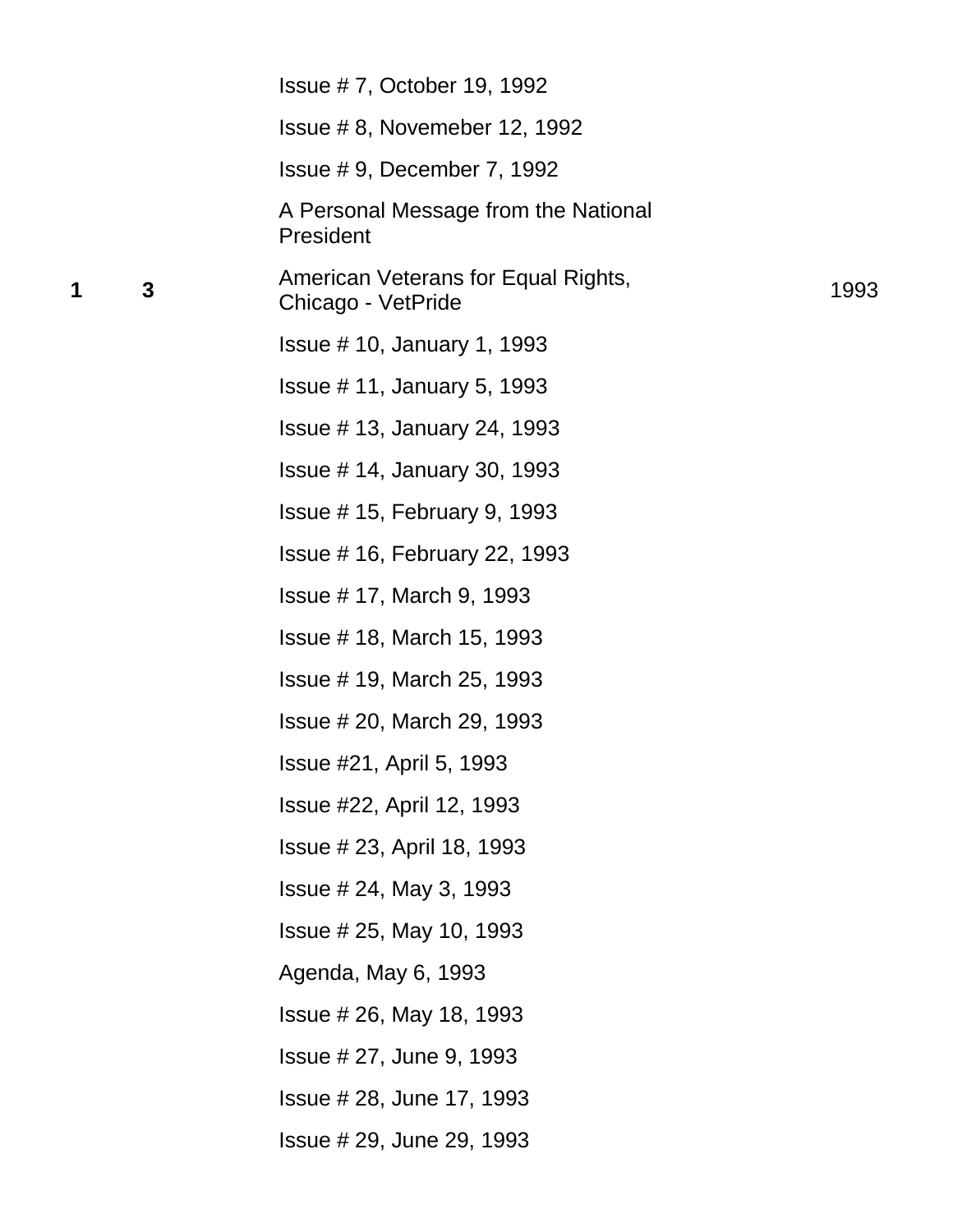|   |                         | Issue # 30, July 6, 1993                                  |      |
|---|-------------------------|-----------------------------------------------------------|------|
|   |                         | Issue # 31, July 22, 1993                                 |      |
|   |                         | Issue # 32, July 27, 1993                                 |      |
|   |                         | <b>Issue #33, August 18, 1993</b>                         |      |
|   |                         | Issue #34, September 1993                                 |      |
|   |                         | Special Flier Edition, September 1993                     |      |
|   |                         | Is sue # 35, October 1993                                 |      |
|   |                         | Issue #36, November 1993                                  |      |
|   |                         | Issue #37, December 1993                                  |      |
| 1 | $\overline{\mathbf{4}}$ | American Veterans for Equal Rights,<br>Chicago - VetPride | 1994 |
|   |                         | Volume 2, Number 1                                        |      |
|   |                         | Volume 2, Number 2                                        |      |
|   |                         | Volume 2, Number 2A                                       |      |
|   |                         | Volume 2, Number 3                                        |      |
|   |                         | Volume 2, Number 4                                        |      |
|   |                         | Volume 2, Number 5                                        |      |
|   |                         | Volume 2, Number 6                                        |      |
|   |                         | Volume 2, Number 7                                        |      |
|   |                         | Volume 2, Number 8                                        |      |
|   |                         | Volume 2, Number 9                                        |      |
|   |                         | Volume 2, Number 10                                       |      |
|   |                         | Volume 2, Number 11                                       |      |
| 1 | 5                       | American Veterans for Equal Rights,<br>Chicago - VetPride | 1995 |
|   |                         | Volume 3, Number 1                                        |      |
|   |                         | Volume 3, Number 2                                        |      |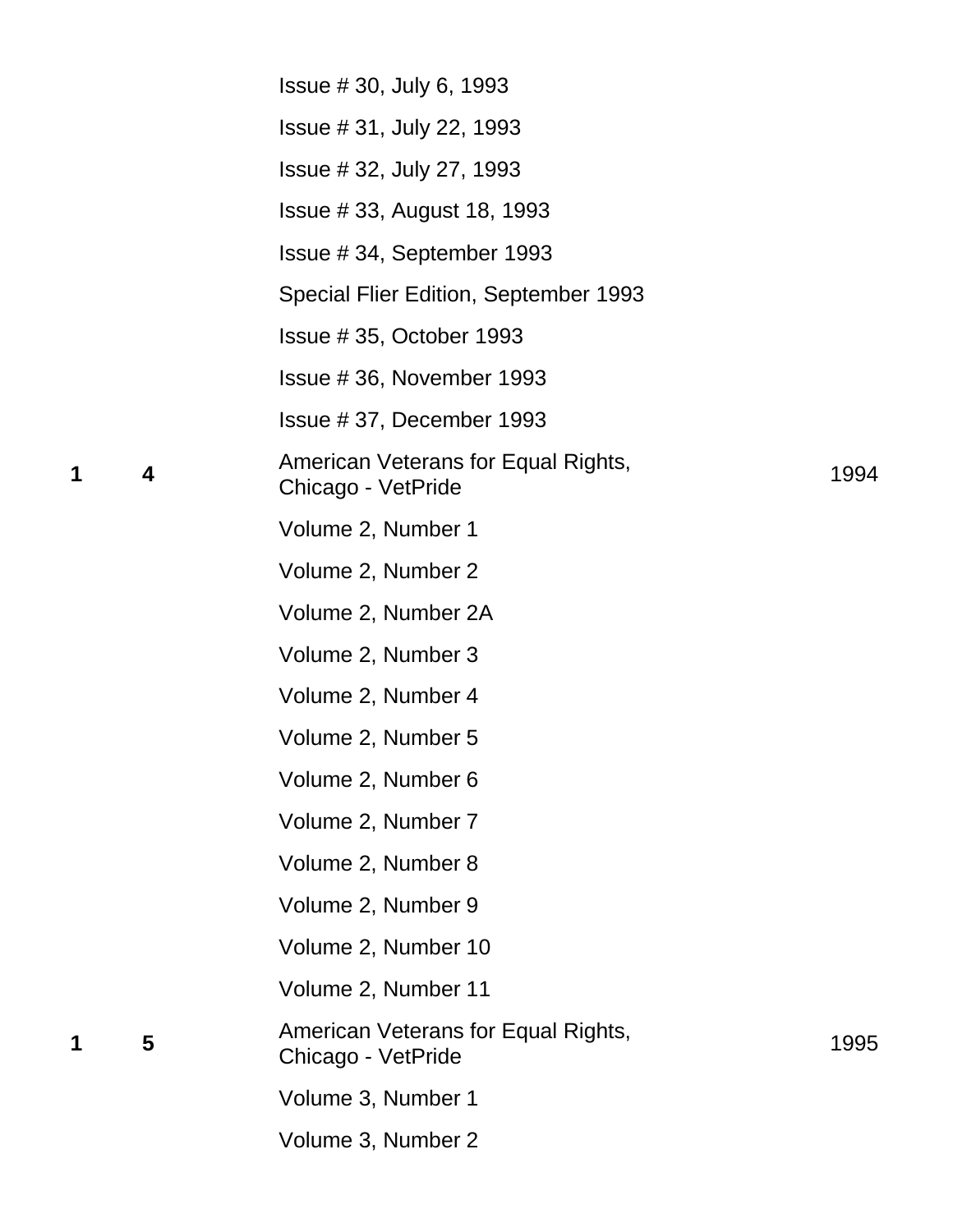|   |                 | Volume 3, Number 3                                        |      |
|---|-----------------|-----------------------------------------------------------|------|
|   |                 | Volume 3, Number 4                                        |      |
|   |                 | Volume 3, Number 5                                        |      |
|   |                 | Volume 3, Number 6                                        |      |
|   |                 | Volume 3, Number 7                                        |      |
|   |                 | Volume 3, Number 8                                        |      |
|   |                 | Volume 3, Number 9                                        |      |
|   |                 | Volume 3, Number 10                                       |      |
|   |                 | Volume 3, Number 11                                       |      |
|   |                 | Volume 3, Number 12                                       |      |
| 1 | $6\phantom{1}6$ | American Veterans for Equal Rights,<br>Chicago - VetPride | 1996 |
|   |                 | Volume 4, Number 1                                        |      |
|   |                 | Volume 4, Number 2                                        |      |
|   |                 | Volume 4, Number 3                                        |      |
|   |                 | Volume 4, Number 4                                        |      |
|   |                 | Volume 4, Number 5                                        |      |
|   |                 | Volume 4, Number 6                                        |      |
|   |                 | Volume 4, Number 7                                        |      |
|   |                 | Volume 4, Number 8                                        |      |
|   |                 | NS Volume 1, Number 1                                     |      |
|   |                 | NS Volume 1, Number 2                                     |      |
|   |                 | NS Volume 1, Number 3                                     |      |
|   |                 | NS Volume 1, Number 4                                     |      |
| 1 | $\overline{7}$  | American Veterans for Equal Rights,<br>Chicago - VetPride | 1997 |
|   |                 | NS Volume 1, Number 5                                     |      |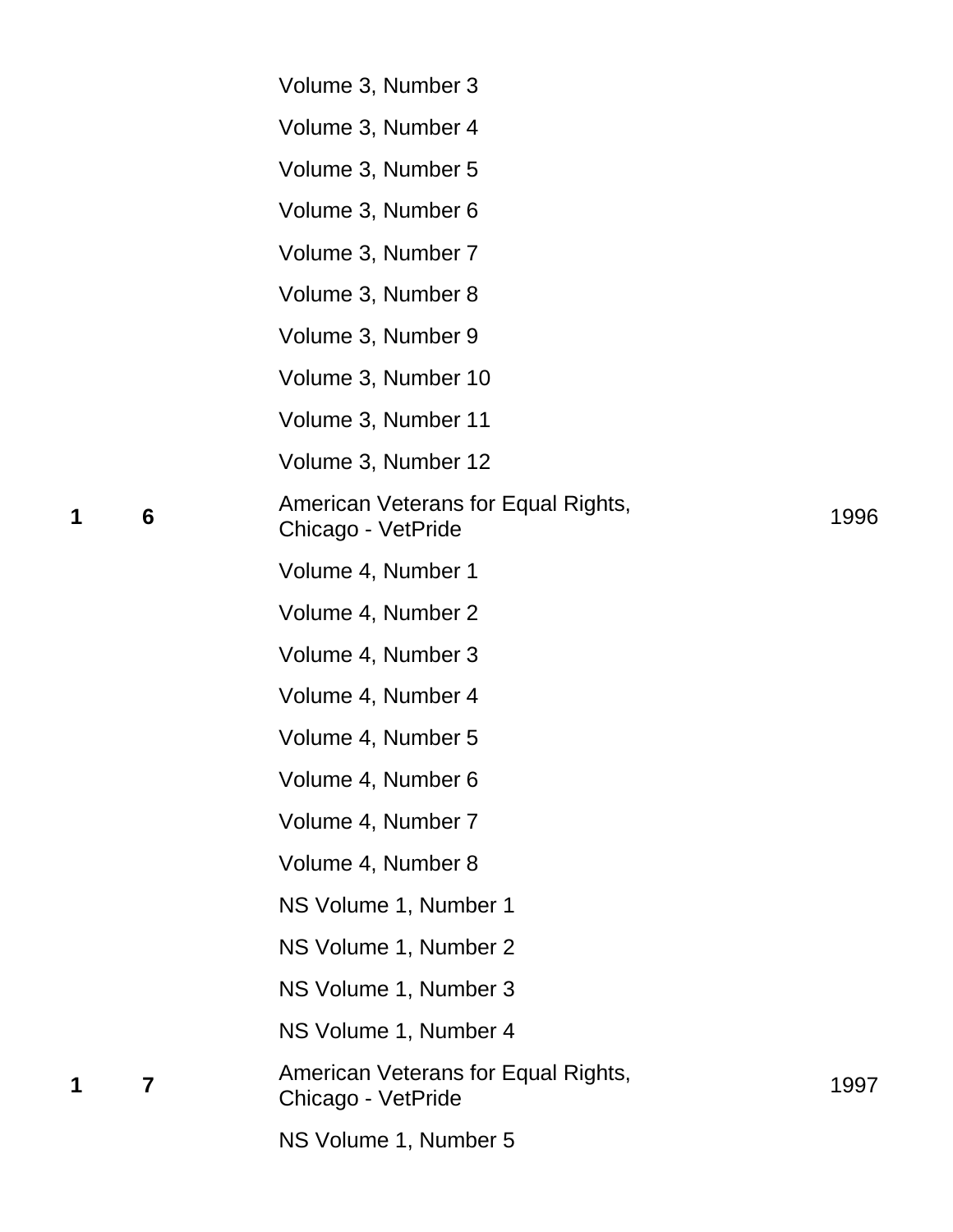|   | NS Volume 1, Number 6                                     |      |
|---|-----------------------------------------------------------|------|
|   | NS Volume 1, Number 7                                     |      |
|   | NS Volume 1, Number 8                                     |      |
|   | NS Volume 1, Number 9                                     |      |
|   | NS Volume 1, Number 10                                    |      |
|   | NS Volume 1, Number 11                                    |      |
|   | NS Volume 1, Number 12                                    |      |
|   | NS Volume 2, Number 1                                     |      |
|   | NS Volume 2, Number 2                                     |      |
|   | NS Volume 2, Number 3                                     |      |
| 8 | American Veterans for Equal Rights,<br>Chicago - VetPride | 1998 |
|   | NS Volume 2, Number 4                                     |      |
|   | NS Volume 2, Number 5                                     |      |
|   | NS Volume 2, Number 6                                     |      |
|   | NS Volume 2, Number 7                                     |      |
|   | NS Volume 2, Number 8                                     |      |
|   | NS Volume 2, Number 9                                     |      |
|   | NS Volume 2, Number 10                                    |      |
|   | NS Volume 2, Number 11                                    |      |
|   | NS Volume 2, Number 12                                    |      |
|   | NS Volume 3, Number 1                                     |      |
|   | NS Volume 3, Number 2                                     |      |
|   | NS Volume 3, Number 3                                     |      |
|   | NS Volume 3, Number 4                                     |      |
| 9 | American Veterans for Equal Rights,<br>Chicago - VetPride | 1999 |

**1 8**

**1 9**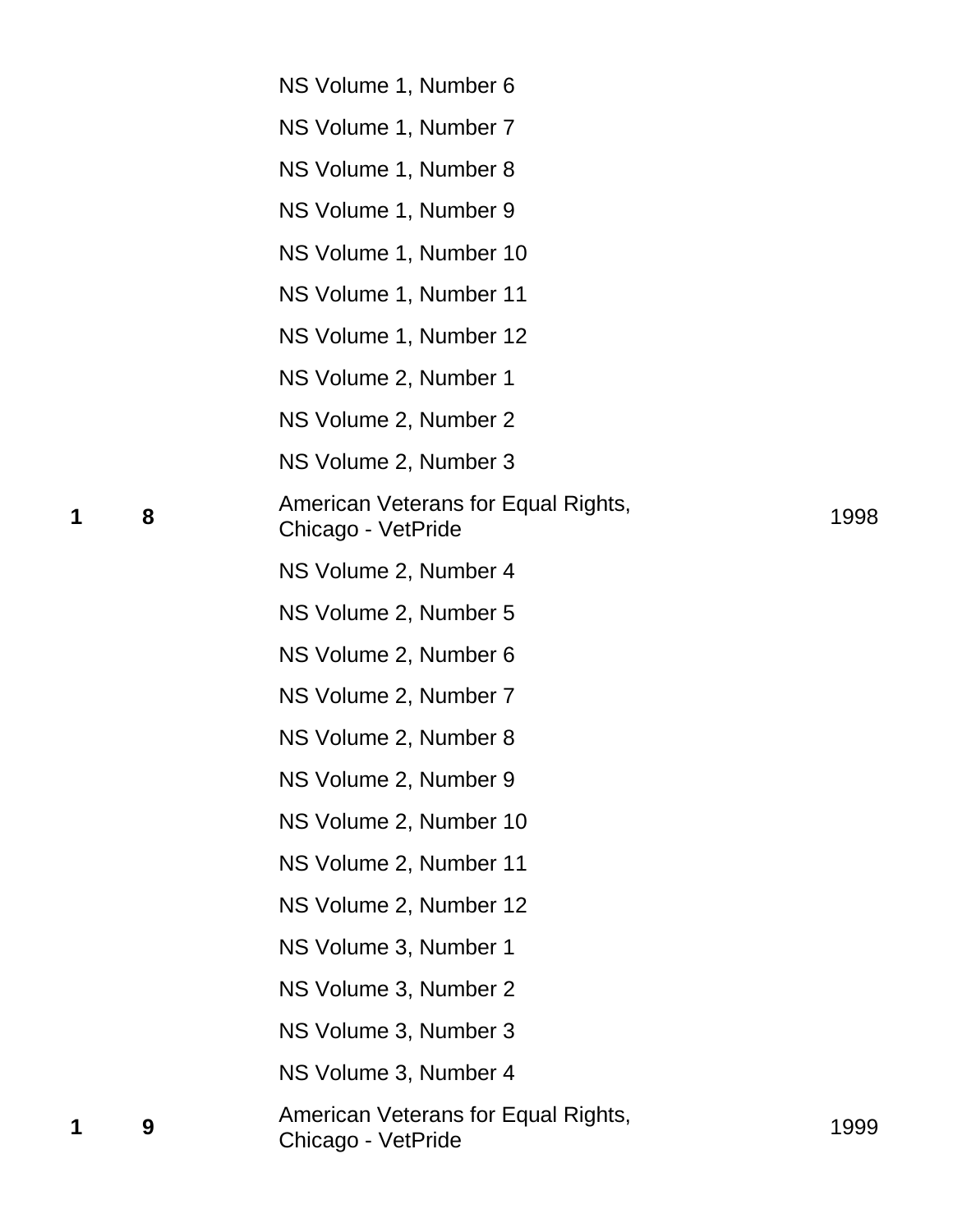|   |    | NS Volume 3, Number 5                                     |                                                      |
|---|----|-----------------------------------------------------------|------------------------------------------------------|
|   |    | NS Volume 3, Number 6                                     |                                                      |
|   |    | NS Volume 3, Number 7                                     |                                                      |
|   |    | NS Volume 3, Number 8                                     |                                                      |
|   |    | NS Volume 3, Number 9                                     |                                                      |
|   |    | NS Volume 3, Number 10                                    |                                                      |
|   |    | NS Volume 3, Number 11                                    |                                                      |
|   |    | NS Volume 3, Number 12                                    |                                                      |
|   |    | NS Volume 4, Number 1                                     |                                                      |
|   |    | NS Volume 4, Number 2                                     |                                                      |
|   |    | NS Volume 4, Number 3                                     |                                                      |
|   |    | NS Volume 4, Number 4                                     |                                                      |
| 1 | 10 | American Veterans for Equal Rights,<br>Chicago - VetPride | Issues #110-121,<br>January-December,<br>2000        |
| 1 | 11 | American Veterans for Equal Rights,<br>Chicago - VetPride | <b>Issues #122-133,</b><br>January-December,<br>2001 |
| 1 | 12 | American Veterans for Equal Rights,<br>Chicago - VetPride | <b>Issues #134-145,</b><br>January-December,<br>2002 |
| 1 | 13 | American Veterans for Equal Rights,<br>Chicago - VetPride | Issues #146-157,<br>January-December,<br>2003        |
| 1 | 14 | American Veterans for Equal Rights,<br>Chicago - VetPride | Issues #158-169,<br>January-December,<br>2004        |
| 1 | 15 | American Veterans for Equal Rights,<br>Chicago - VetPride | Issues #170-181,<br>January-December,<br>2005        |
| 1 | 16 | The Forward Observer 1991-1995                            |                                                      |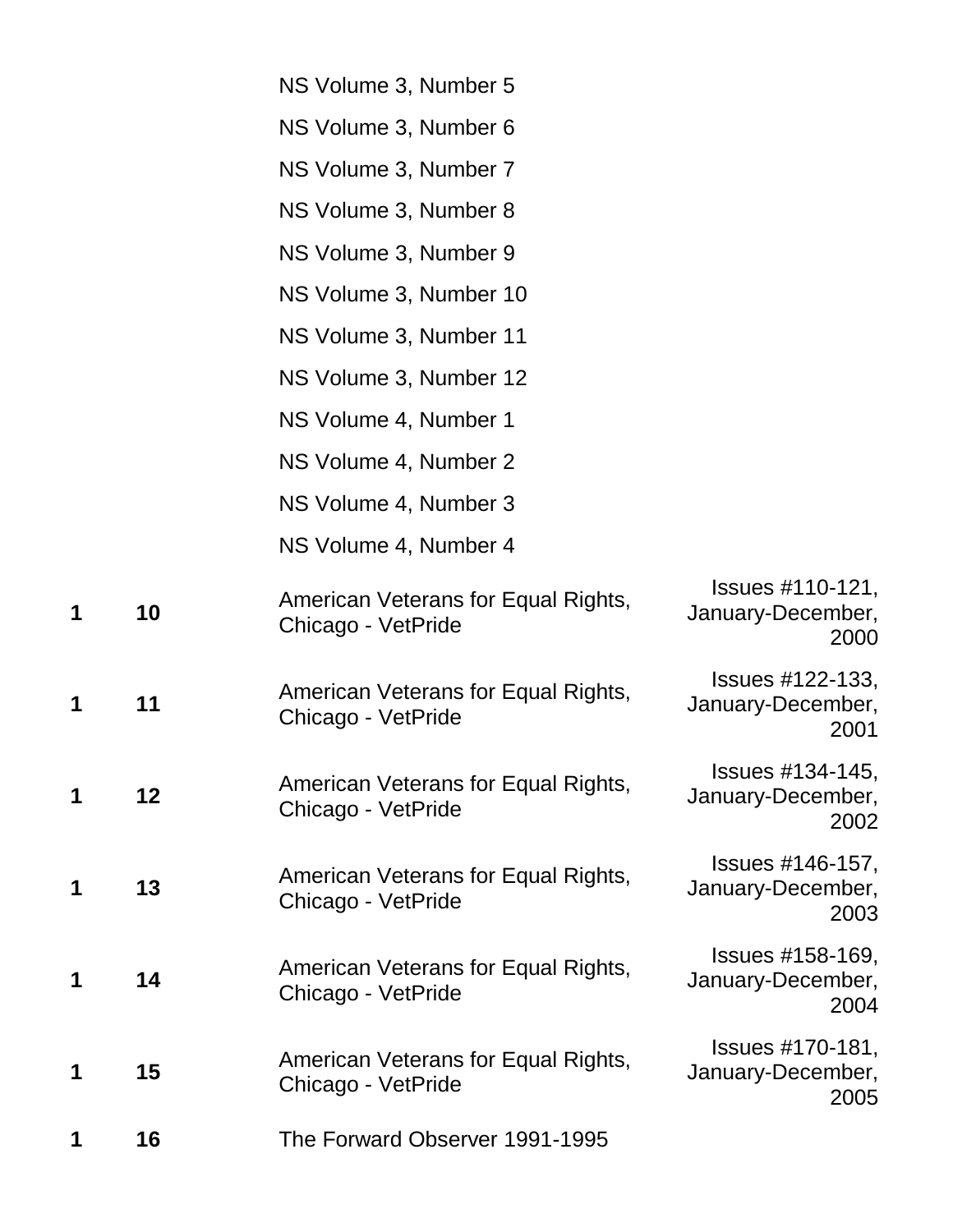|   |    | March/April, 1991               |
|---|----|---------------------------------|
|   |    | May/June, 1991                  |
|   |    | January/February, 1991          |
|   |    | January 1992                    |
|   |    | February, 1992                  |
|   |    | March/April, 1992               |
|   |    | May/June, 1992                  |
|   |    | July/August/September, 1992     |
|   |    | October/November/December, 1992 |
|   |    | April, 1993                     |
|   |    | January, 1994                   |
|   |    | March, 1994                     |
|   |    | June, 1994                      |
|   |    | August, 1994                    |
|   |    | January, 1995                   |
|   |    | <b>Spring, 1995</b>             |
|   |    | <b>Summer, 1995</b>             |
|   |    | Winter, 1995-96                 |
| 1 | 17 | The Forward Observer 1996-2000  |
|   |    | <b>Summer, 1996</b>             |
|   |    | Winter, 1996-97                 |
|   |    | Spring/Summer, 1997             |
|   |    | Spring, 1998                    |
|   |    | <b>Summer, 1998</b>             |
|   |    | Autumn, 1998                    |
|   |    | Winter, 1998                    |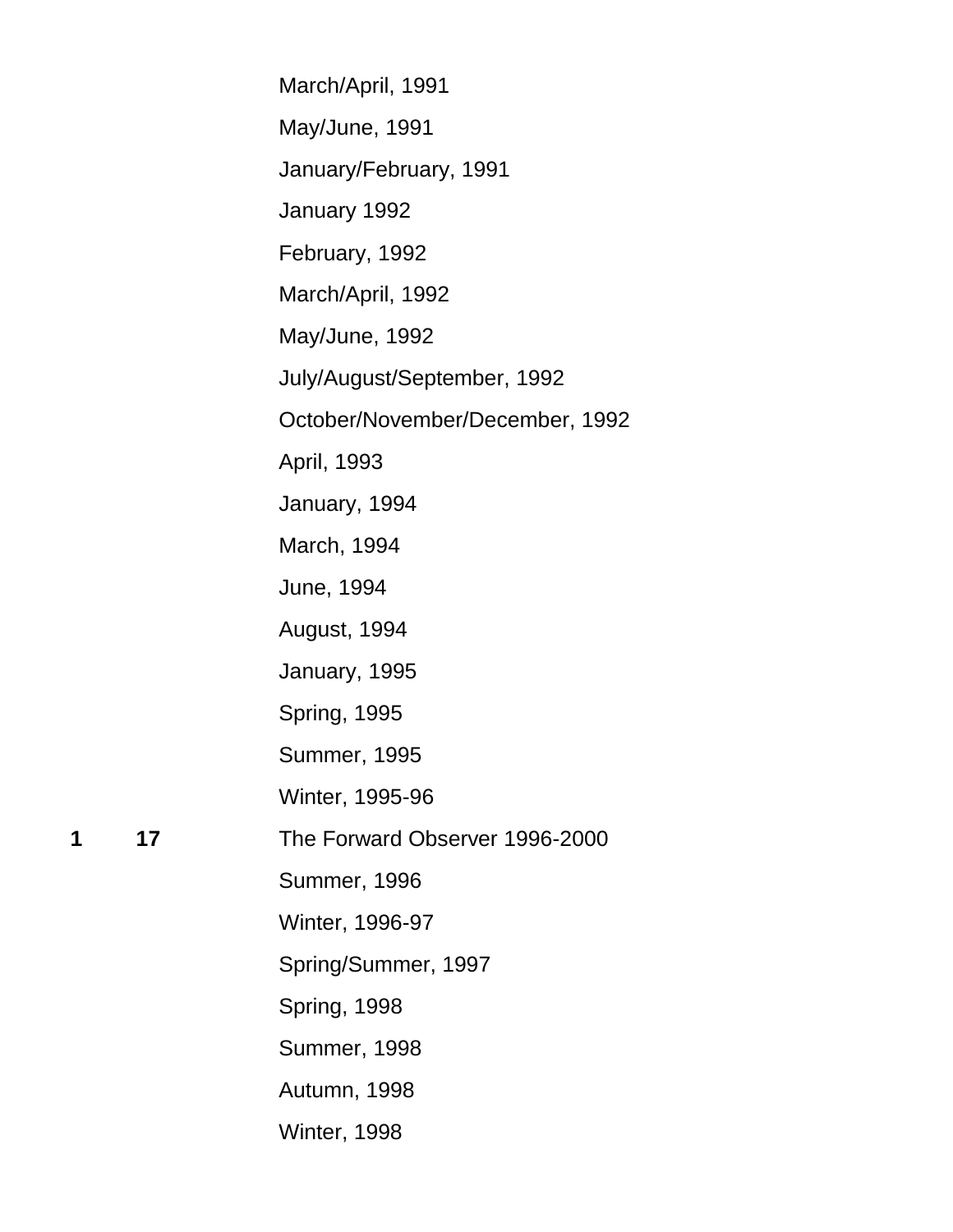|              |              | January, 1999                     |
|--------------|--------------|-----------------------------------|
|              |              | April, 1999                       |
|              |              | August, 1999                      |
|              |              | Autumn, 1999                      |
|              |              | Spring, 2000                      |
|              |              | <b>Summer, 2000</b>               |
|              |              | Autumn, 2000                      |
| $\mathbf{2}$ | 1            | The Forward Observer 2001-2005    |
|              |              | Spring, 2001                      |
|              |              | <b>Summer, 2001</b>               |
|              |              | <b>August, 2001</b>               |
|              |              | February, 2002                    |
|              |              | May, 2002                         |
|              |              | <b>August, 2002</b>               |
|              |              | November, 2002                    |
|              |              | February, 2003                    |
|              |              | May, 2003                         |
|              |              | <b>August, 2003</b>               |
|              |              | November, 2003                    |
|              |              | February, 2004                    |
|              |              | May, 2004                         |
|              |              | May, 2004, vol.2, issue 1         |
|              |              | September, 2004                   |
|              |              | April, 2005                       |
|              |              | September, 2005                   |
|              | $\mathbf{2}$ | <b>VetPride - Aver Newsletter</b> |